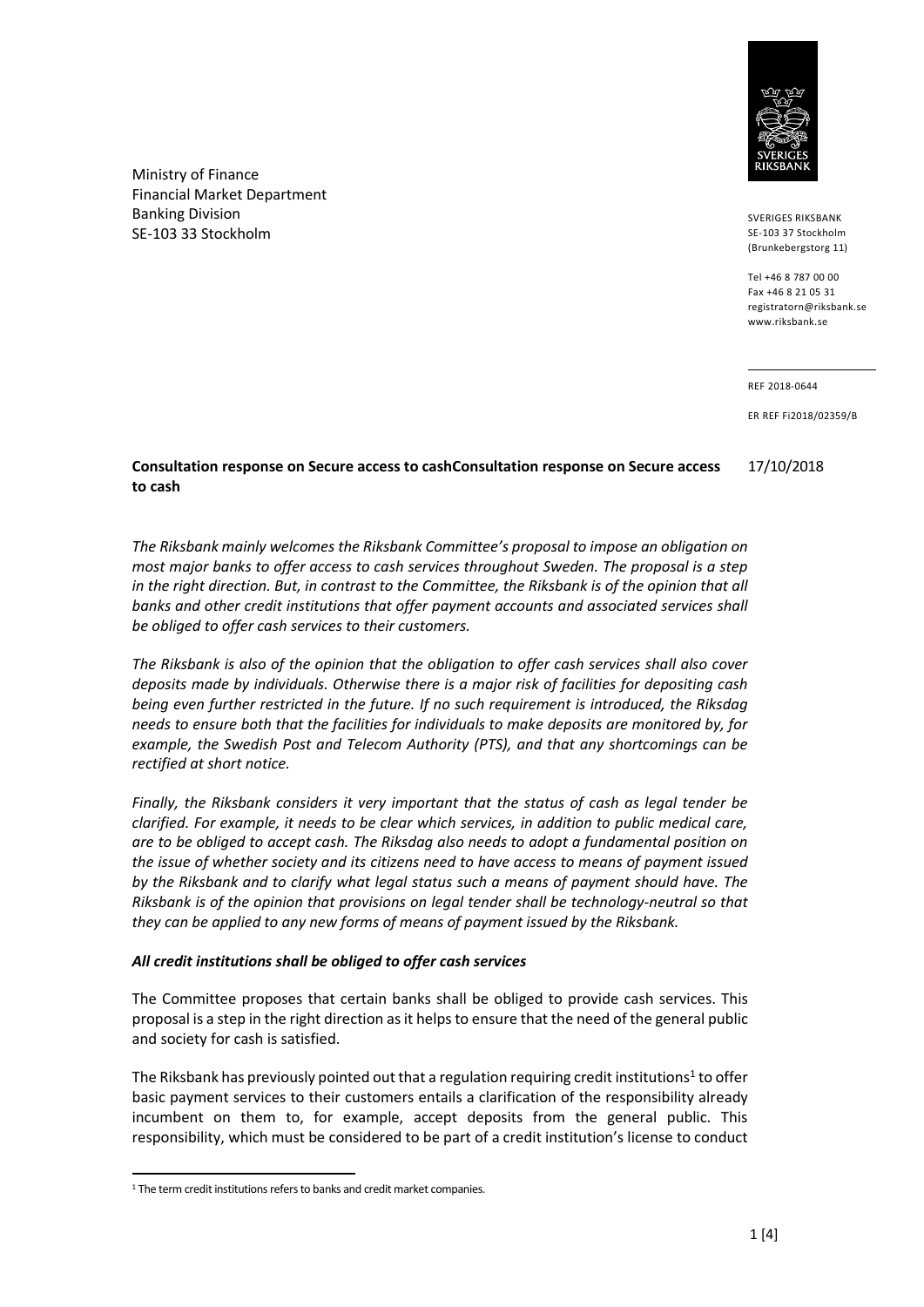

business operations, is one that customers can expect these institutions to take. It can be seen as a reasonable reciprocal service bearing in mind the significant benefits enjoyed by the banking sector as a result of the government safety net in place in the event of a credit institution encountering financial problems.

In the Riksbank's opinion, all banks and other credit institutions that offer payment accounts with basic functions shall be obliged to offer cash services. However, this obligation does not mean that the institution itself needs to do this but can instead commission other agents to perform these services. A proposal covering all banks and other credit institutions also implies equal treatment and competitive neutrality. When assessing whether an institution fulfils the obligation to offer cash services, the supervisory authorities shall be able to consider such factors as its size and geographical distribution, its deposit volumes, etc. This also fulfils the principle of proportionality.

# *Deposit facilities for individuals shall be included in the concept of cash services*

The Committee proposes a requirement for deposit services for business operators. The Committee also notes that it is important for banks to also provide individuals with deposit facilities. However, the Committee has not submitted any proposal relating to deposit facilities for individuals. The reason is that it is the assessment of the Committee that deposit facilities for individuals will increase in the future as a result of banks installing combined deposit and withdrawal ATMs or concluding agreements with payment services agents who normally also accept deposits from individuals.

In the Riksbank's opinion, it is important that the obligation to offer cash services also covers deposit services for individuals. As previously noted, this is a service that consumers can reasonably expect of credit institutions. There must also be symmetry between withdrawal and deposit facilities. In the Riksbank's view, there is otherwise a risk that the possibilities for individuals to make deposits will decrease even further in the future. For most consumers, it would also be difficult to understand why they can withdraw cash from an account but not make deposits. A person wishing to convert cash into a credit balance must be able to do so via their bank account. In other words, it is part of a bank's role to exchange central bank money for commercial bank money and vice versa. In addition, the need to make deposits will probably grow as business operators and others cease to accept cash.

The Riksbank also wishes to highlight that the Committee's proposal does not involve any obligation for the Swedish Post and Telecom Authority (PTS) to monitor and report on the facilities available to individuals to deposit cash. If deposit facilities for individuals are not included in the obligation to offer cash services, it is, in the opinion of the Riksbank, important that the PTS is tasked with monitoring the facilities available for individuals who wish to make deposits. Further, it must immediately be safeguarded that measures to ensure individuals' access to deposit facilities can be implemented at short notice in case the Committee's assessment proves to be incorrect.

# *The legal status of legal tender needs to be clarified*

The Riksbank notes that the Committee does not propose the introduction of any general obligation for business operations and others to accept cash (see the interim report p. 143 ff.) It is the Committee's view that such a proposal would impede technological development and be associated with high costs, and that it would be a disproportionately large encroachment on the freedom to conduct a business.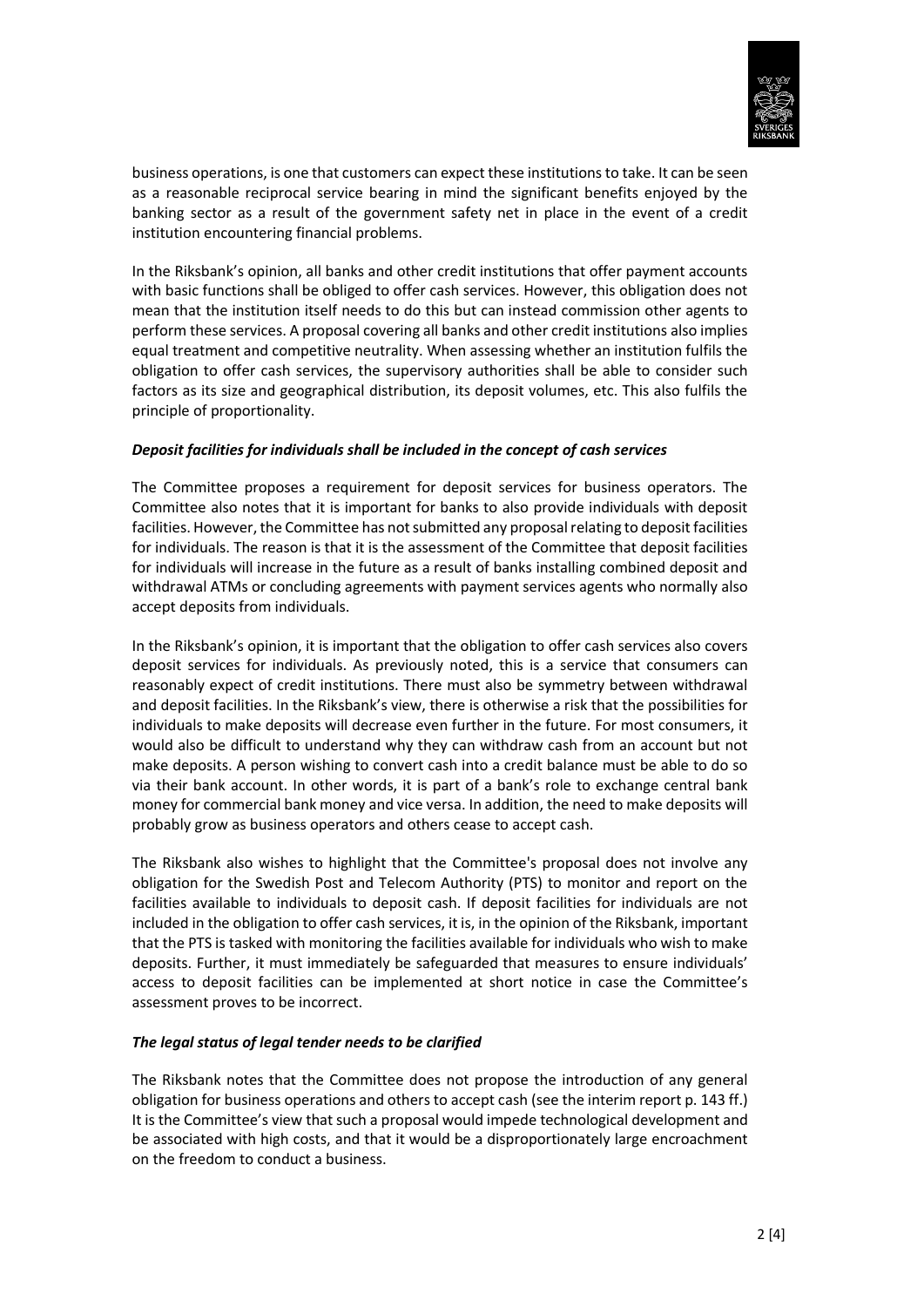

The Riksbank considers that, by taking this view, the Committee is not fully taking into account the complexity surrounding the issue of what is legal tender. The question of the existence or non-existence of cash covers more than just its physical prerequisites. It is about the basic needs of society and its citizens for the presence of means of payment on the payment market that are issued by the Riksbank, i.e. guaranteed by the state. There is hence reason to adopt a stance on the legal status of legal tender. As regards cash, provisions are required stipulating that operations important to the public good shall be included in an obligation to accept cash. Any legislative proposals could both clarify current practice (for example regarding fees for public medical care, vehicle parking, childcare and special transport services)<sup>2</sup>, and impose requirements stipulating that activities that are important from a citizen's perspective shall be obliged to accept cash (for example pharmacies, special transport services, food shops, petrol stations).

Central bank money is the linchpin of the payment system and constitutes a guarantee for the general public's confidence in commercial, private bank money. As cash use is declining rapidly, the Riksbank considers it important that legislators adopt a position on the issue of what constitutes legal tender in Sweden and its connection to the Swedish krona as a currency. Any legislation should be as technology-neutral as possible in order to also be applicable to any future means of payment issued by the Riksbank.

# *PTS shall monitor access to cash services*

The Riksbank supports the Riksbank Committee's proposal that PTS shall be responsible for monitor access to cash services in Sweden on an overarching level, and that PTS shall be authorised to issue provisions on, for example, what is to be considered reasonable access as regards fees, opening hours and other factors. As stated above, the Riksbank is of the opinion that it shall be part of PTS's remit to also monitor access to deposit facilities for individuals.

Like the Committee, the Riksbank considers that provisions on, for example, reasonable access shall be drafted in consultation with the Riksbank and other actors. The Riksbank proposes that the obligation to consult be included in the legislative wording.

PTS shall also, via a written communication to the Government every second year, provide an account of how the access to and demand for cash services has developed. If there is due reason, this communication shall also include an assessment of the need for amendments to the regulation now being proposed. The authority shall consult with the Riksbank and the county administrative boards before such an assessment is performed. The Riksbank is positive to the Committee's proposal on the obligation to consult and recommends a restrictive approach as regards the phase-out or softening of the requirements for credit institutions to provide cash services.

## *Interventions and sanctions need to be clarified*

-

The Riksbank supports the Riksbank Committee's proposal that Finansinspektionen (FI) shall have the option to order institutions to implement rectification and to, where necessary, take action against institutions and impose financial sanctions. FI already exercises supervision of banks and other credit institutions and therefore, in the Riksbank's view, has the skills needed to take decisions on sanctions, etc. The Riksbank considers that the division of tasks between

 $2$  According to applicable court practice, public care institutions may not refuse to accept cash when patients pay their fees. Patient fees are governed by public law and legislation is therefore required before a public sector activity may abandon its obligation to accept cash. Fees for transport, childcare and parking are, on the other hand, considered to be governed by private law and it is therefore possible to waive the obligation to accept cash.